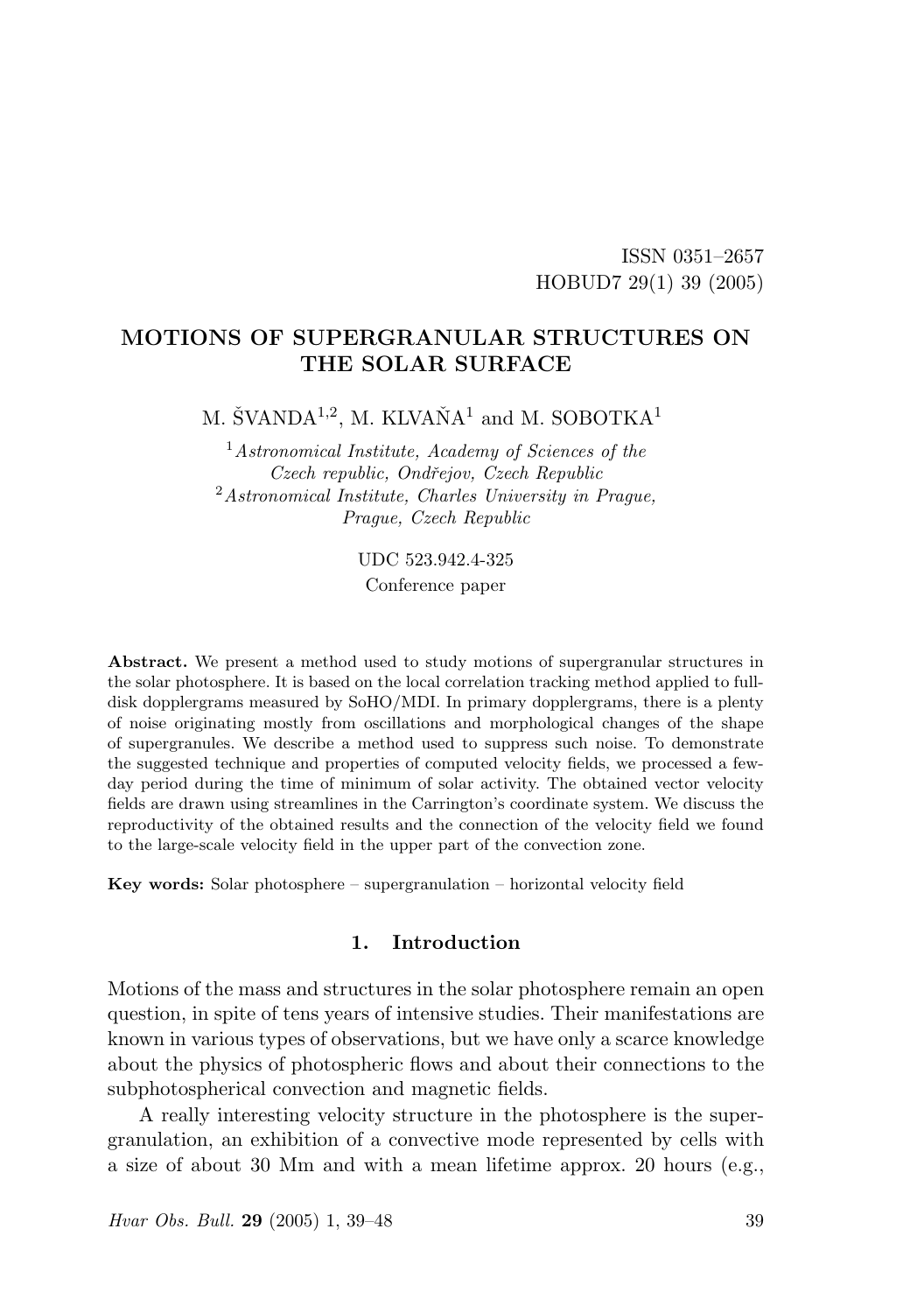Wang and Zirin, 1989). Velocity field in supergranules is predominantly horizontal with the amplitude of 300–500 m s<sup>-1</sup> (e.g., Leighton *et al.*, 1962; Worden and Simon, 1976; Hathaway *et al.*, 2002), while the vertical component is lower by an order (Hathaway et al., 2002). We used the facts that supergranules are well defined almost at the full disk of the Sun and that they have a large temporal stability, to map their motions. In this study we assume that supergranules are carried by velocity field of large scales.

If we pass over the studies of the velocity structures on the largest scales – studies of the differential rotation (e.g. Snodgrass,  $1984$ ) can be mentioned here – there are not many works inquired into the large-scale photospheric velocity fields. Ambroˇz (2001a, 2001b, 2002) inferred the largescale velocity field from the low-resolution magnetic synoptic maps acquired on the Wilcox observatory of the Stanford University. His studies in the period of solar minimum have shown long-living structures with a dominant zonal component. Some other studies using the data from MDI/SoHO were published by Beck and Schou (2000).

# 2. Data Processing

The MDI instrument onboard the SoHO observatory acquired in certain periods of its operation (the Dynamics program) the full-disk dopplergrams at a high cadence – one observation per minute. These campaigns was originally designed for the studies of the high-frequency oscillations. In the dopplergrams the pattern of supergranulation can be found almost on the whole disk. We cannot use these primary data directly for the ongoing processing, because they contain too much noise and other disturbing effects.

Even though the quality of the data series from MDI is very good, there are some wrong measurements. Such errors like missing measurements or missing parts of frames we correct using linear interpolation between two error-free neighbouring frames to get an uninterrupted data sequence. By now, we have processed a series of one-minute cadence dopplergrams covering the time interval from May 25th to June 25th 1996, that means, 46 080 primary dopplergrams with resolution 2" per pixel. From these, the line-of-sight component of the Carrington's rotation is subtracted and the calibration error of MDI (Hathaway et al., 2002) is compensated.

In the next step we remove the high-frequency solar oscillations using a weighted average (see Hathaway, 1988). The weights have a Gaussian form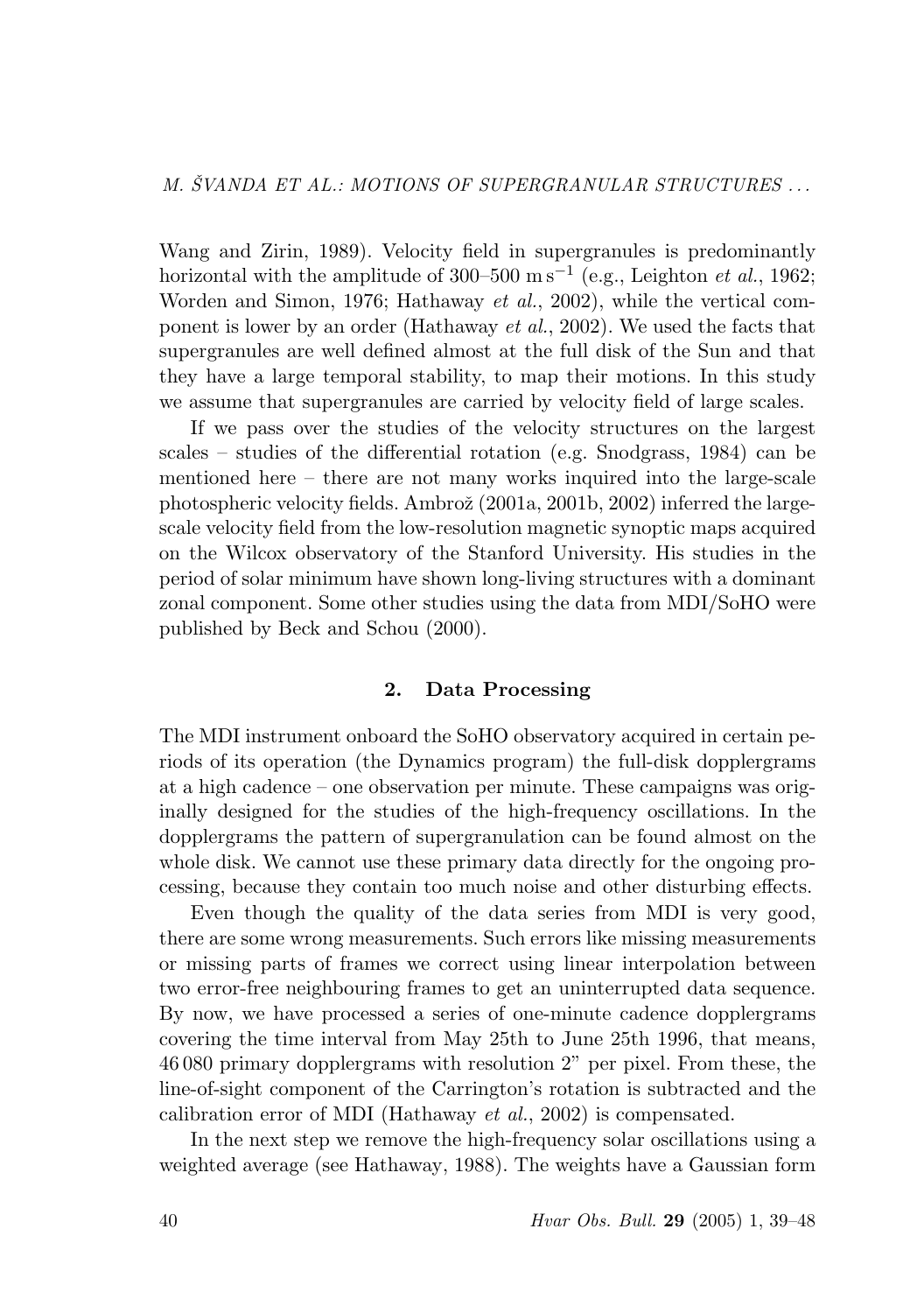M. ŠVANDA ET AL.: MOTIONS OF SUPERGRANULAR STRUCTURES ...



Figure 1: Comparison of the primary dopplergram (left) and the reduced one (right). Velocity structure formed by supergranular cells is enhanced after data processing.

given by the formula:

$$
w(\Delta t) = e^{\frac{(\Delta t)^2}{2a^2}} - e^{\frac{b^2}{2a^2}} \left( 1 + \frac{b^2 - (\Delta t)^2}{2a^2} \right), \tag{1}
$$

where  $\Delta t$  is a time distance of a given frame from the central one (in minutes),  $b = 16$  and  $a = 8$ . We sample averaged images in the interval of 15 minutes. The filter suppresses more than five hundred times the solar oscillations in the 2–4 mHz frequency band.

The averaged images in a sequence of a chosen length are transformed to the system of synodic heliographic coordinates latitude/longitude, so that the longitude of the central meridian is equal in all frames. Then, the data in the frames are resampled changing the spherical coordinate system to the Cartesian one to compensate geometrical distortions of supergranules far from the disk centre. The noise in horizontal displacements coming from the individual evolutionary changes of supergranules is suppressed by the  $k - \omega$  filter in the Fourier domain (see Hirzberger *et al.*, 1997 for details) with the cut-off phase velocity  $700 \text{ m s}^{-1}$ . This way, the velocity structure formed by supergranular cells is enhanced (Fig. 1). These data are directly used to track supergranules and to compute the horizontal velocity fields.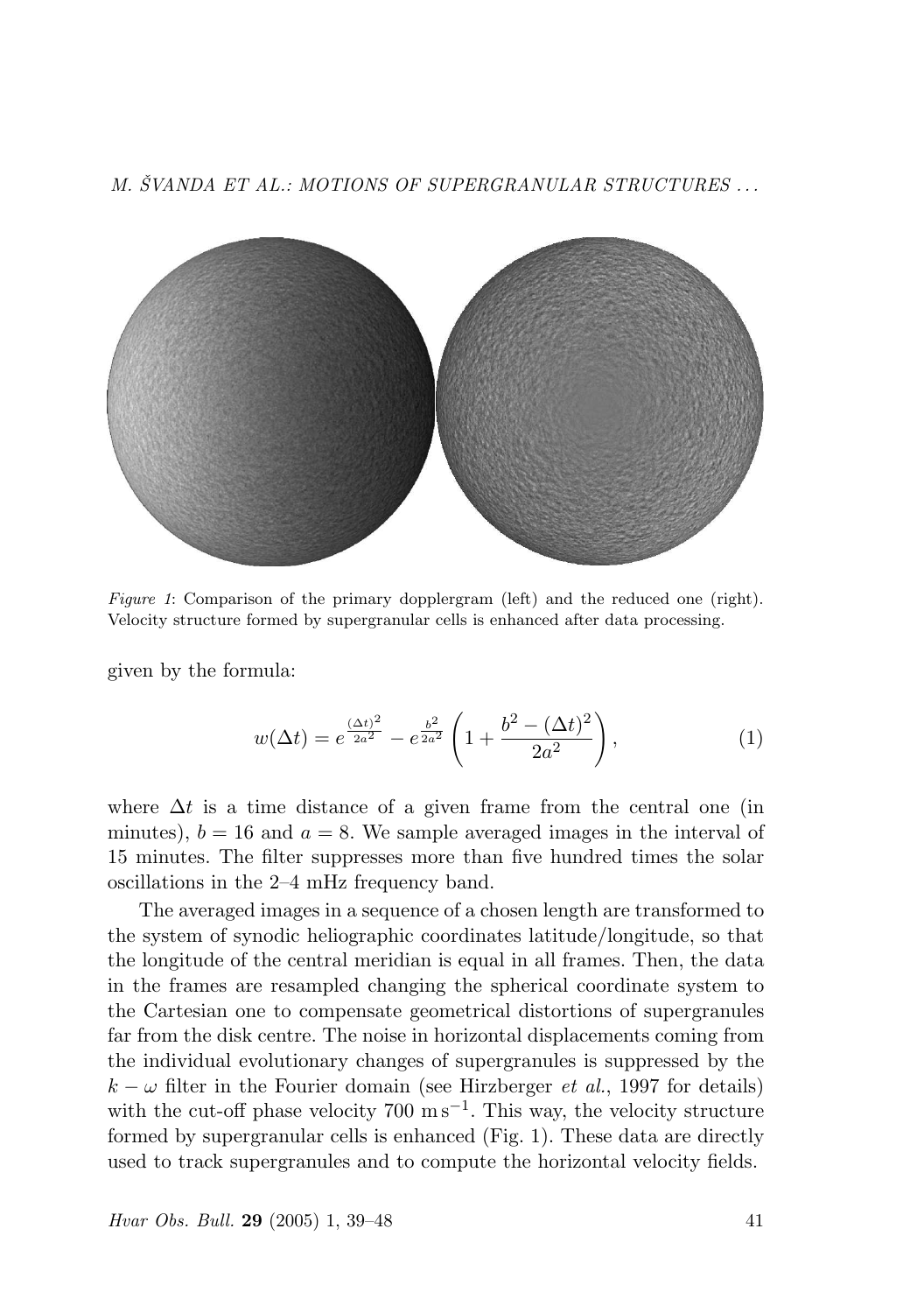### 3. Calculation of the Velocity Fields and their Visualisation

We used the local correlation tracking (LCT) method (November and Simon, 1988) to compute the horizontal velocity field from the sequence of reduced dopplergrams. This method works on the principle of the best match – the local displacements in the frames are determined for each position using the correlation between a pair of sub-frames limited by a pre-defined spatial window (correlation window) and the velocities of these displacements are calculated. To determine of the sub-pixel vector of the displacement we use the nine-point method based on fitting of the biquadratic surface (Darvann, 1991).

Because we have studied large-scale flows, we used the correlation window with FWHM of 200" and 100" and the time lag between a pair of images was 4 hours. We averaged the computed velocity field over 24 hours and the results were sampled each 12 hours.

The existence of the differential rotation complicates the tracking of the large-scale velocity field, because the amplitudes and directions of velocities of the processed velocity field have a significant dispersion. This is the reason, why the data before the Fourier filtration are transformed to the coordinate system that rotates with the angular velocity with respect to the observer, which is given by:

$$
\omega = A + B \sin^2 b + C \sin^4 b,\tag{2}
$$

where  $\omega$  is the synodic angular velocity in degrees per day, b is the heliographic latitude,  $A = 13.064$ ,  $B = -1.69$  and  $C = -2.35$ ; the coefficients of the equation (2) were determined spectroscopically from the plasma rotation by Snodgrass (1984). If we remove the differential rotation, we lower the maximum values of the velocity field and the shifts, which are evaluated by the LCT technique – this improves the sensitivity of the method and the results.

After the application of the LCT method we again add the differential rotation profile (2) to the zonal component of the determined velocity field and we transform the resulting velocity field to the synodic Carrington's coordinate system.

The computed velocity field we visualise by double-directional streamlines (Klvaňa et al., 2004). The streamlines are drawn with the constant step 1 pixel (3.2"). The amplitude of the velocity in each part of the stream-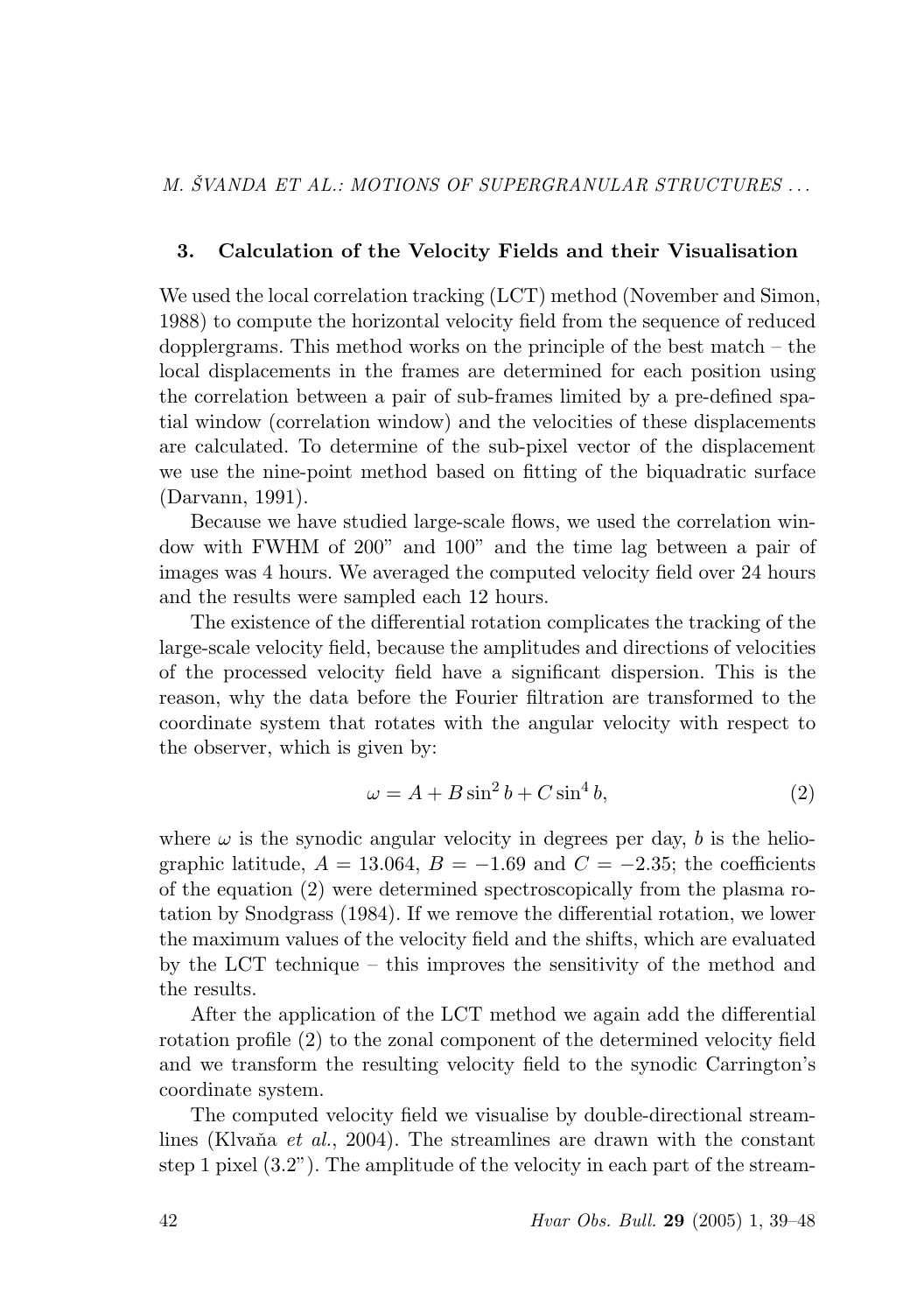

Figure 2: The integral curves of the differential rotation and the meridional circulation computed for May 25th, 1996, using the correlation window with FWHM 100". Curves, obtained in the other day of the processed series, are quite similar in shape and other parameters. The shape and parameters of the integral curves indicate neglectable dependency on the size of the correlation window.

line is represented by a shade of grey. The length of each streamline is 1000 steps in both directions and the starting points are situated on concentric circles and generate the grid of equilateral triangles with the length of each side approximately 30 pixels (96").

### 4. Properties of the Obtained Velocity Fields

From the obtained velocity fields, their integral characteristics can clearly be inferred: The differential rotation and the meridional circulation (Fig. 2). The shapes of both curves correspond to types mentioned in the literature (e.g., Gizon, 2003b), both for the values of the fitted parameters  $B, C$  and for the velocity of meridional flow. The value of the coefficient A of the curve (2) is somewhat larger (by about  $0.5^{\circ}$  per day). This can be a manifestation of surface low-frequency waves, recently detected in the supergranulation (see the review by Gizon, 2003b). According to Gizon et al. (2003a), the supergranulation supports pro-grade surface waves, which have an effect of motion with the amplitude of about 60 m s<sup>-1</sup> – this corresponds to 0.43 ° per day on the equator.

We analyse the topology of horizontal velocities using the streamlines calculated from the velocity field inferred with the correlation window with  $FWHM = 200$ " (Fig. 3). Streamlines representing plasma motions in the Carrington's coordinate system clearly show laminar flows predominantly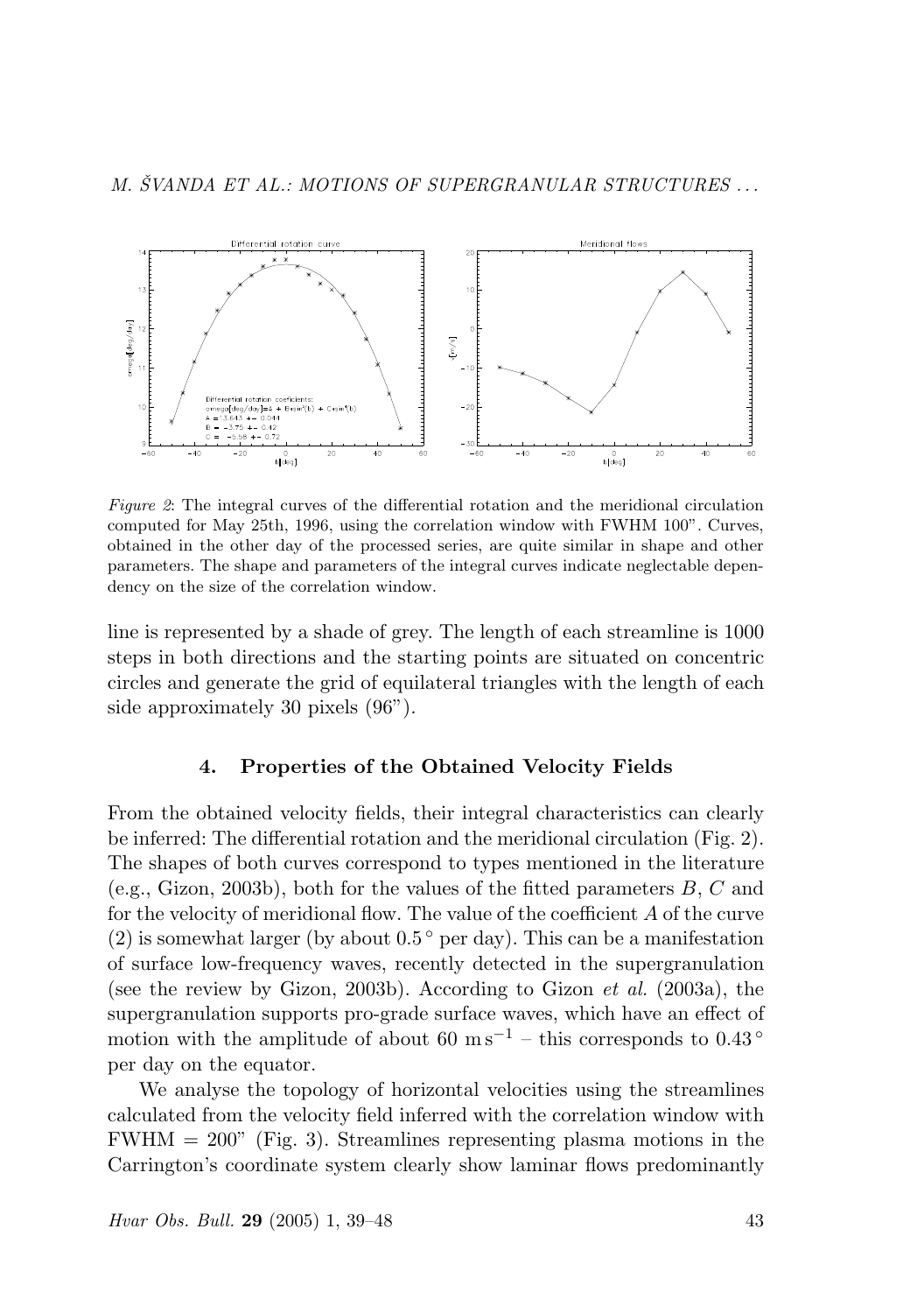



Figure 3: Left – Horizontal velocity field in the Carrington coordinate system (FWHM  $200"$ ). Right – Residual horizontal velocity field relative to the differential rotation described by the curve (2).

in the zonal direction – in polar areas from the west to the east and in the equatorial area in the opposite direction.

A significant inclination of the zonal flow from the equator to the poles in the equatorial area can be observed, as well as an opposite inclination in the polar areas. This inclination toward the meridional direction is better visible in streamlines where the differential rotation was subtracted. It confirms the existence of meridional flow from the solar equator to the solar poles (Fig. 3 right). The dividing line between both directions does not coincide with the equator, but it intersects the equator in several places. The image of the laminar flow is partially reproducible in time. If we follow the temporal evolution of laminar structures, we can notice two superimposed and topologically different components. The first one is moving across the solar disc and it is evidently related to the solar rotation. The second one stays on the solar disc without significant motion in the 30-days series. For a deeper analysis of both structures we need to process longer series of observations.

The vorticity structures in areas near +40 and −40 degrees depict areas with small values of velocities. In these areas, the signal-to-noise ratio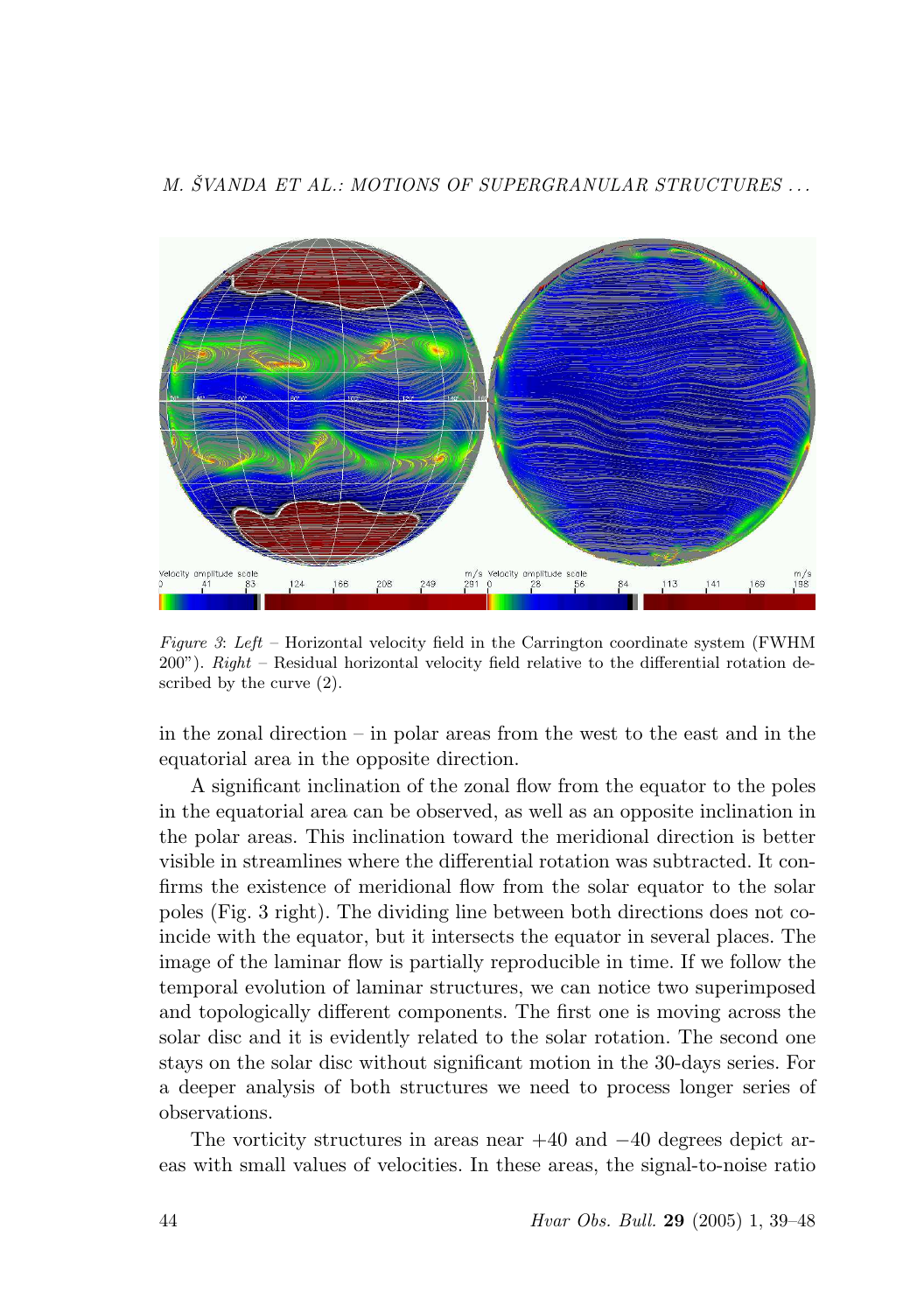

Figure 4: Left – Doppler component of the horizontal velocity determined by means of LCT with FWHM 100", with Carrington's rotation removed. There is an indication of large-scale compact velocity structures on the whole disk excepting the central area of the disc. Dark shades represent motions to the observer. Effects of different rotational velocities in different heliographic latitudes can also be seen.  $Right$  – Equatorial cut through the Doppler component of the horizontal velocity field. Compact velocity structures with size of about 300 Mm and with an internal, mostly horizontal velocity field are detected.

decreases, so that the noise in the velocity field becomes more significant. This noise has its origin in the Fourier-smoothed morphological changes of supergranules. Considering that changes in a shape of supergranules are associated with the evolution, they have a short-term character in comparison to the supergranular lifetime. Taking into account that streamlines are strongly sensitive to the local changes, even small such changes induce fast variations of the vorticity structures. Although this vorticity structures act in a very suggestive way, they probably do not describe any physical process and probably they are consequences of short-lived morphological structures and of the used mathematical technique.

Result of the LCT method is a horizontal velocity field with two components – zonal velocity  $v_{\varphi}$  and meridional velocity  $v_{\vartheta}$ . We can use simple formula to get Doppler component  $v_{\text{don}}$ :

$$
v_{\rm dop} = v_{\varphi} \sin \varphi + v_{\vartheta} \sin \vartheta, \tag{3}
$$

where  $\varphi$  and  $\vartheta$  are heliographic longitude and latitude measured from the centre of the solar disc. Such "dopplergrams" are transformed from the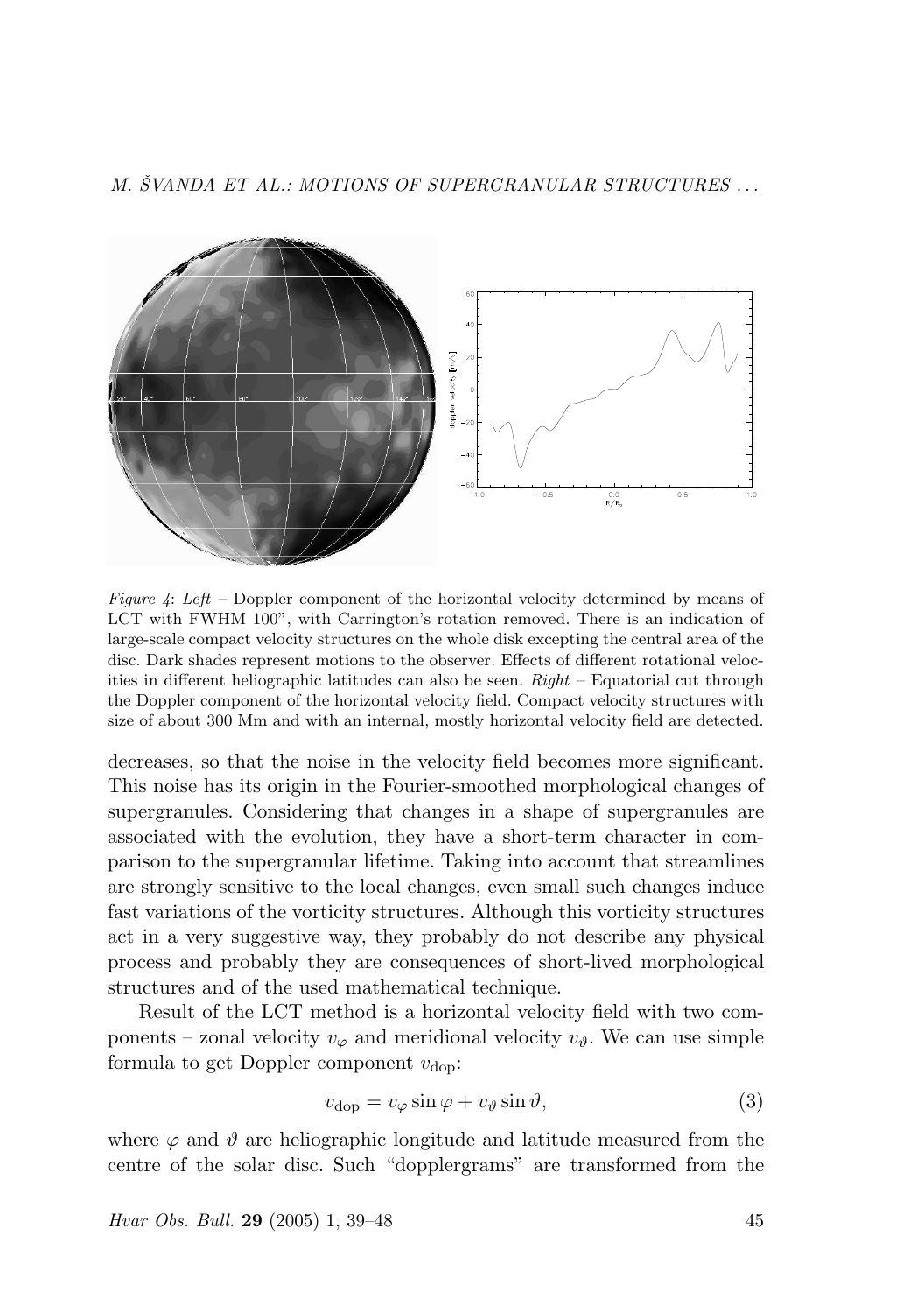Cartesian coordinate system to the spherical one. In these images (Fig. 4 left) we found areas, whose internal velocity is larger than the velocity of the surrounding photosphere. These structures generate a cellular-like pattern. From the equatorial cut (Fig. 4 right) we can estimate the size and the velocity pattern of these structures: The size is of about 300 Mm, the internal velocity in the cells has the horizontal component of 20 m s<sup> $-1$ </sup> and vertical of  $2 \text{ m s}^{-1}$ . We can follow slow changes and motions in this compact persistent pattern from day to day with a very good reproducibility.

## 5. Conclusion

On the basis of the motions of supergranular structures in the one-month period during the solar minimum we obtained a picture of the global velocity field in the solar photosphere, with significant zonal and meridional components. These components do not show a uniform pattern, they are structured. This means that the approximation of the differential rotation by means of a smooth curve is a statistical artifact, so that the coefficients of analytical approximation strongly depend on many circumstances (in agreement with Ambrož, 2002). In our example, maximum values of the zonal and meridional components in the equatorial area are around  $100 \text{ m s}^{-1}$  in the E-W direction and 30 m s<sup>-1</sup> in the direction from the equator to the poles.

The dividing line between the meridional flows on both hemispheres is not bound to the equator but it intersects the equator in several locations. This means that we can find flows across the equator.

We found maximum zonal velocities larger than  $250 \text{ m s}^{-1}$  in the polar areas. Meridional components were much fainter here.

## 6. Acknowledgements

The data were kindly provided by the SOHO/MDI consortium. SOHO is the project of international cooperation between ESA and NASA. We would like to acknowledge the support of this work by the Grant Projects of the Grant Agency of the Czech Republic No. 205/04/2129 and 205/03/H144 and of the Key Project of the Academy of Science of the Czech Republic K2043105.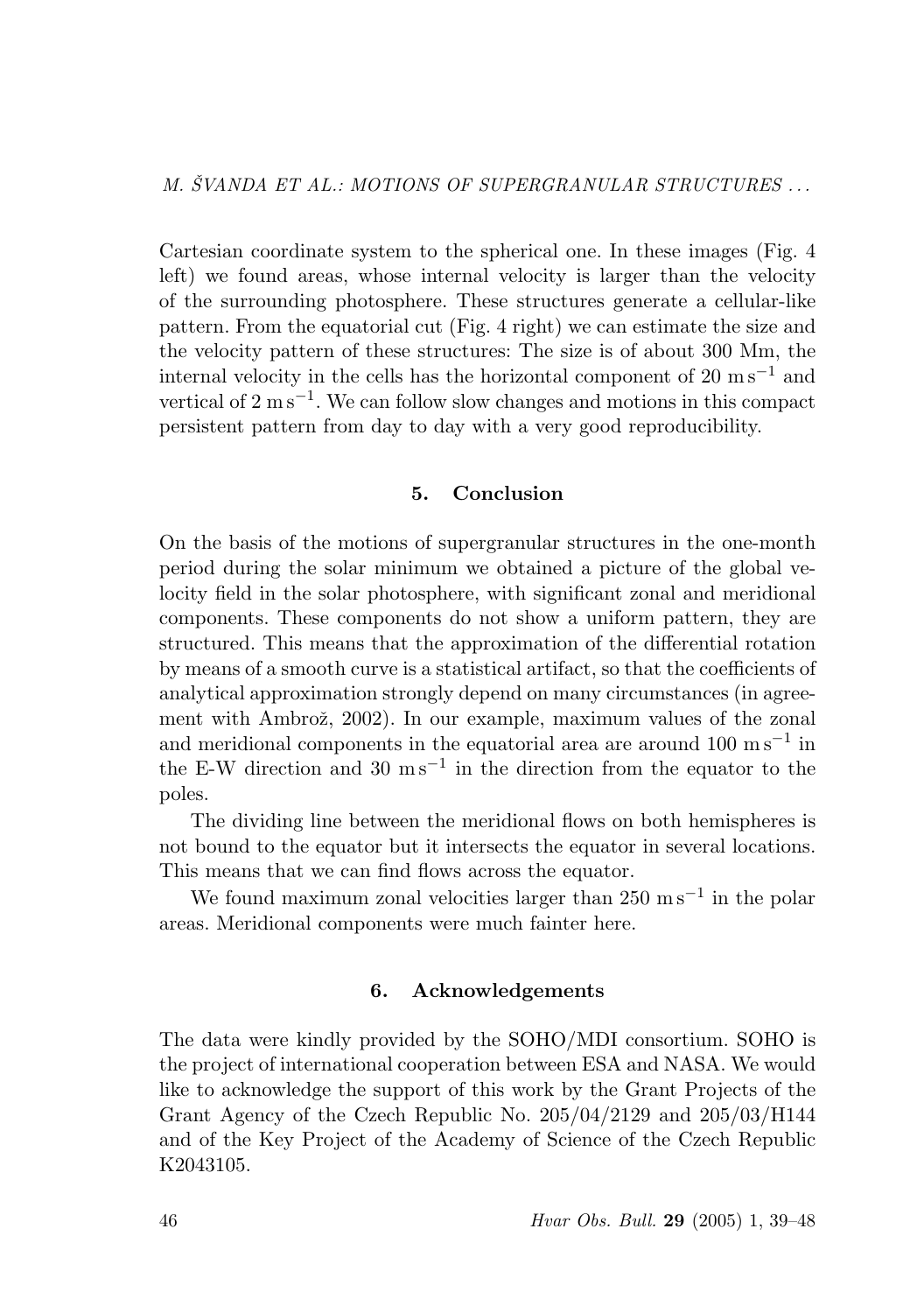#### References

Ambrož, P.: 2001a, Solar Phys. **198**, 253.

- Ambrož, P.: 2001b, Solar Phys. 199, 251.
- Ambrož, P.: 2002, Solar Variability: From Core to Outer Frontiers, ESA SP-506, p. 827.
- Beck, J. G. and Schou, J.: 2000, Solar Phys. 193, 333.
- Darvann, T. A.: 1991, Solar horizontal flows and differential rotation determined by local correlation tracking of granulation, Ph.D. Thesis, University of Oslo.

Gizon, L., Duvall, T. L., and Schou, J.: 2003, Nature 421, 43.

- Gizon, L.: 2003b, Probing flows in the upper convection zone, Ph.D. Thesis, Stanford university.
- Hathaway, D. H.: 1988, Solar Phys. 117, 1.
- Hathaway, D. H, Beck, J. G., Han, S., and Raymond, J.: 2002, Astrophys. J. 205, 25.
- Hirzberger, J., Vazquez, M., Bonet, J. A., Hanslmeier, A., and Sobotka, M.: 1997, Astrophys. J. 480, 406.
- Klvaňa, M., Švanda, M., and Bumba, V.:  $2004$  in  $Sborn\&$  referatov z 17. Celoštátného slnečného seminára, in press.
- Leighton, R. B., Noyes, R. W., and Simon, G. W.: 1962, Astrophys. J. 135, 474.
- November, L. J. and Simon, G. W.: 1988, Astrophys. J. 333, 427.
- Snodgrass, H. M.: 1984, Solar Phys. 94, 13.
- Svanda, M., Klvaňa, M., Sobotka, M., and Bumba, V.: 2003, Solar Variability as an Input to the Earth's Environment, ESA SP-535, p. 149.
- Svanda, M., Klvaňa, M., and Sobotka, M.: 2004 in Sborník referátov z 17. Celoštátného slnečného seminára, in press.
- Wang, H. and Zirin, H.: 1989, Solar Phys. **120**, 1.
- Worden, S. P., and Simon, G. W.: 1976, Solar Phys. 46, 73.